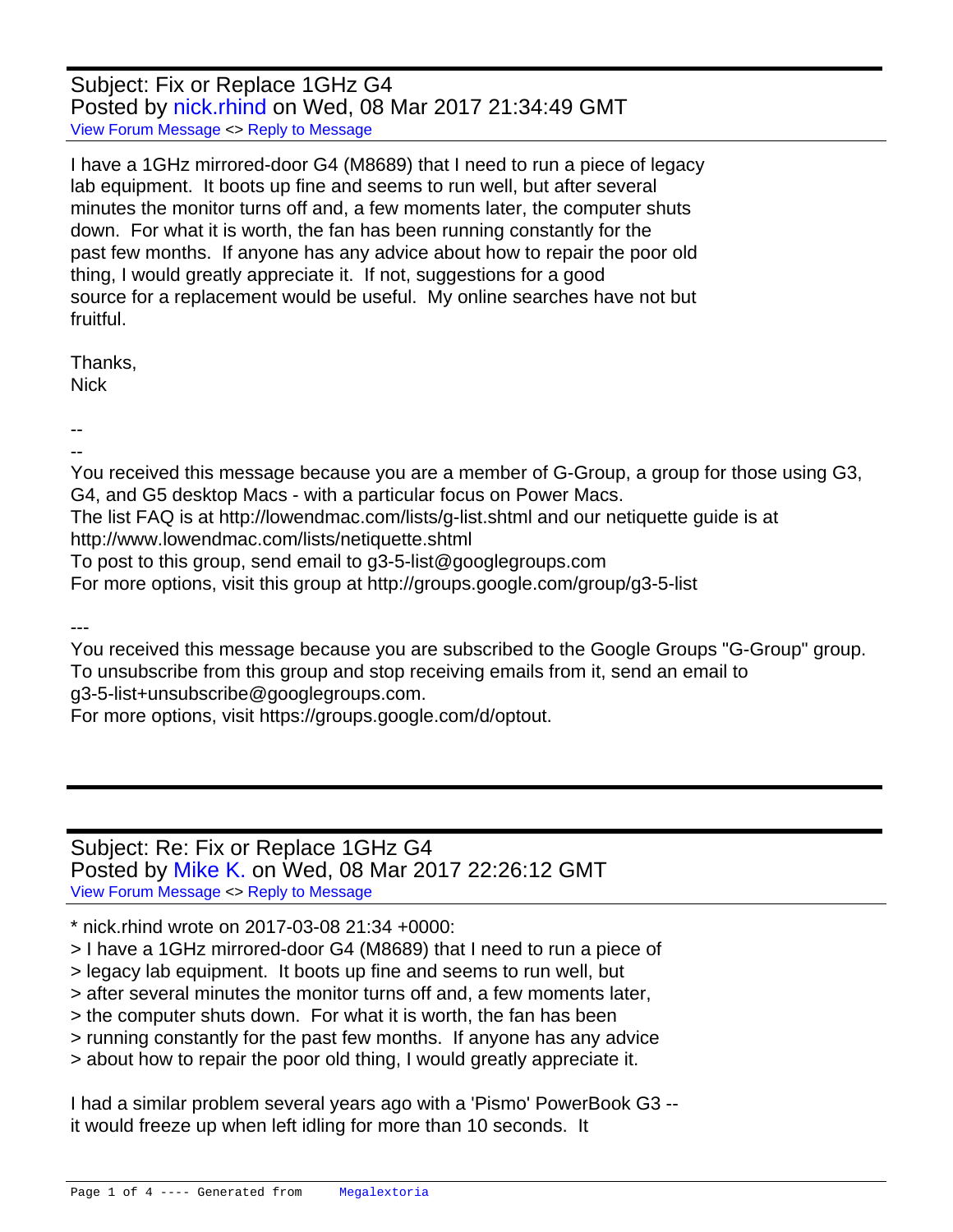performed just fine otherwise. It sounds like maybe this is something like what you're experiencing.

Since I didn't want to spend money on new parts, I used a little freeware app called "Jiggler" to simulate mouse movement. It's freeware: <http://www.sticksoftware.com/software/Jiggler.html>.

I never did diagnose the issue with the Pismo, and only used it for several months before recycling it, so I wouldn't recommend it as a long-term solution. It may work as a stopgap until you can get the machine replaced.

> If not, suggestions for a good source for a replacement would be > useful. My online searches have not but fruitful.

Given it's not clear exactly what's causing the issue, and the age of the machine, it's probably more economical to buy a replacement than try to diagnose and source parts.

I checked UK eBay, and there are quite a few G4s floating around on there for reasonable prices; there are also higher spec G4s, including dual 1.25GHz machines, quite cheap. I imagine you could find a replacement machine on your own eBay. LEM Swap might also be a good shout -- you might even get one free for shipping.

Hope that helps.

-- Mike | <http://koralatov.com> \* 15" 'Penryn' MacBook Pro 2.66 \* 27" 'Lynnfield' iMac 2.66 \* \* 20" iMac G4 \* 'Key Lime' iBook G3 466 \* G4 Cube 500 \*

-- --

You received this message because you are a member of G-Group, a group for those using G3, G4, and G5 desktop Macs - with a particular focus on Power Macs.

The list FAQ is at http://lowendmac.com/lists/g-list.shtml and our netiquette guide is at http://www.lowendmac.com/lists/netiquette.shtml

To post to this group, send email to g3-5-list@googlegroups.com

For more options, visit this group at http://groups.google.com/group/g3-5-list

---

You received this message because you are subscribed to the Google Groups "G-Group" group. To unsubscribe from this group and stop receiving emails from it, send an email to g3-5-list+unsubscribe@googlegroups.com.

For more options, visit https://groups.google.com/d/optout.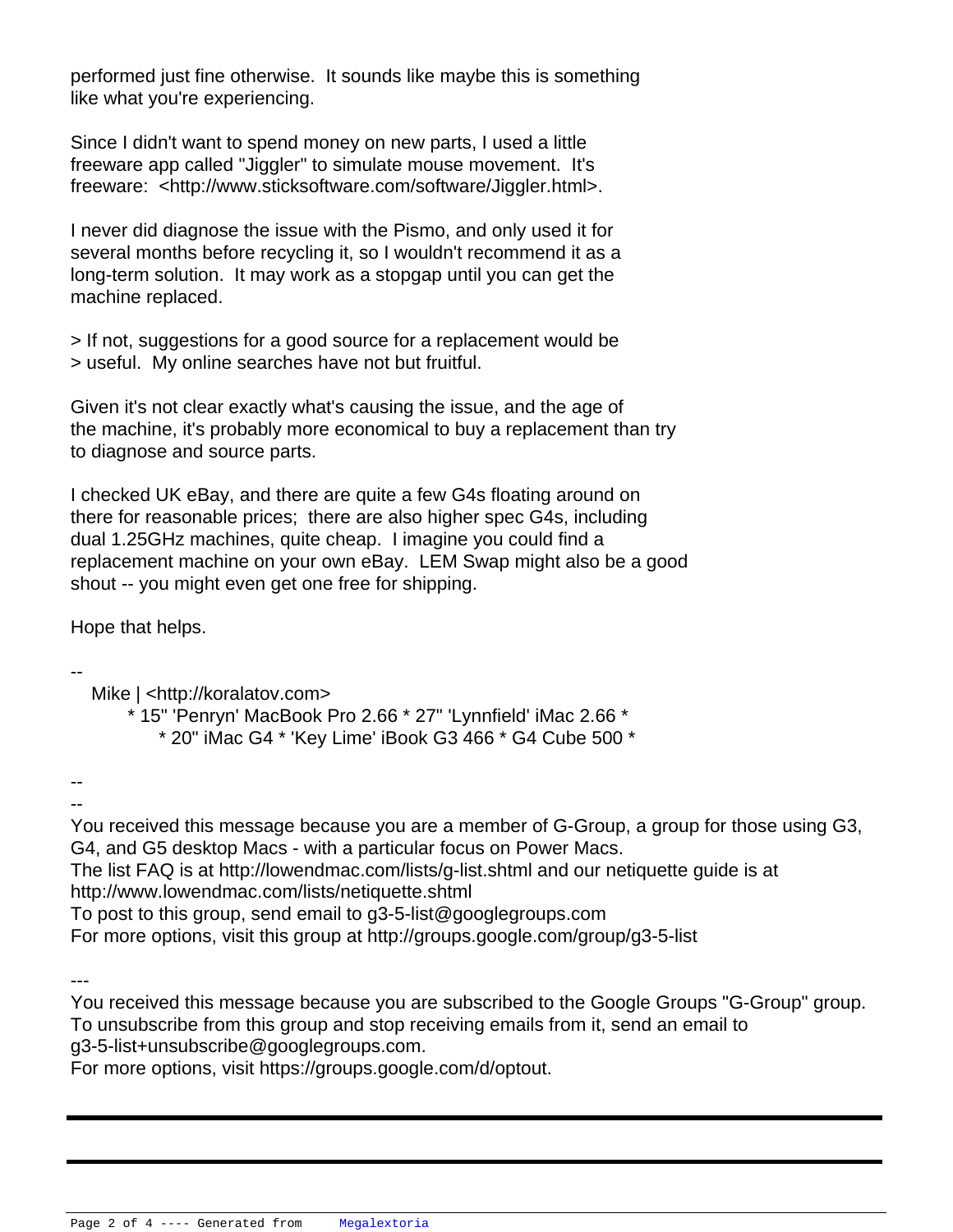Subject: Re: Fix or Replace 1GHz G4 Posted by [JoeTaxpayer](http://www.megalextoria.com/forum2/index.php?t=usrinfo&id=787) on Thu, 20 Apr 2017 12:27:20 GMT [View Forum Message](http://www.megalextoria.com/forum2/index.php?t=rview&th=97803&goto=342277#msg_342277) <> [Reply to Message](http://www.megalextoria.com/forum2/index.php?t=post&reply_to=342277)

The G4 was great, but in my case, the power supplies died, and 4 G4s went to Mac heaven.

I'd check if the G5 can handle the SW you're concerned about. This was my solution, and the G5 was easily found at a reasonable price. In my case, it was a Video capture device that needed Leopard. And the G5 was less than \$200. You do need to make the leap to Sata drives, but they are very cheap, and the migration, easy.

On Wednesday, March 8, 2017 at 4:41:23 PM UTC-5, nick.rhind wrote: >

- > I have a 1GHz mirrored-door G4 (M8689) that I need to run a piece of
- > legacy lab equipment. It boots up fine and seems to run well, but after
- > several minutes the monitor turns off and, a few moments later, the
- > computer shuts down. For what it is worth, the fan has been running
- > constantly for the past few months. If anyone has any advice about how to
- > repair the poor old thing, I would greatly appreciate it. If not,
- > suggestions for a good source for a replacement would be useful. My online
- > searches have not but fruitful.
- >
- > Thanks,
- > Nick
- >
- --
- --

You received this message because you are a member of G-Group, a group for those using G3, G4, and G5 desktop Macs - with a particular focus on Power Macs.

The list FAQ is at http://lowendmac.com/lists/g-list.shtml and our netiquette guide is at http://www.lowendmac.com/lists/netiquette.shtml

To post to this group, send email to g3-5-list@googlegroups.com

For more options, visit this group at http://groups.google.com/group/g3-5-list

---

You received this message because you are subscribed to the Google Groups "G-Group" group. To unsubscribe from this group and stop receiving emails from it, send an email to g3-5-list+unsubscribe@googlegroups.com.

For more options, visit https://groups.google.com/d/optout.

Subject: Re: Fix or Replace 1GHz G4 Posted by Charles Lenington<sup>[1]</sup> on Sat, 22 Apr 2017 20:47:29 GMT